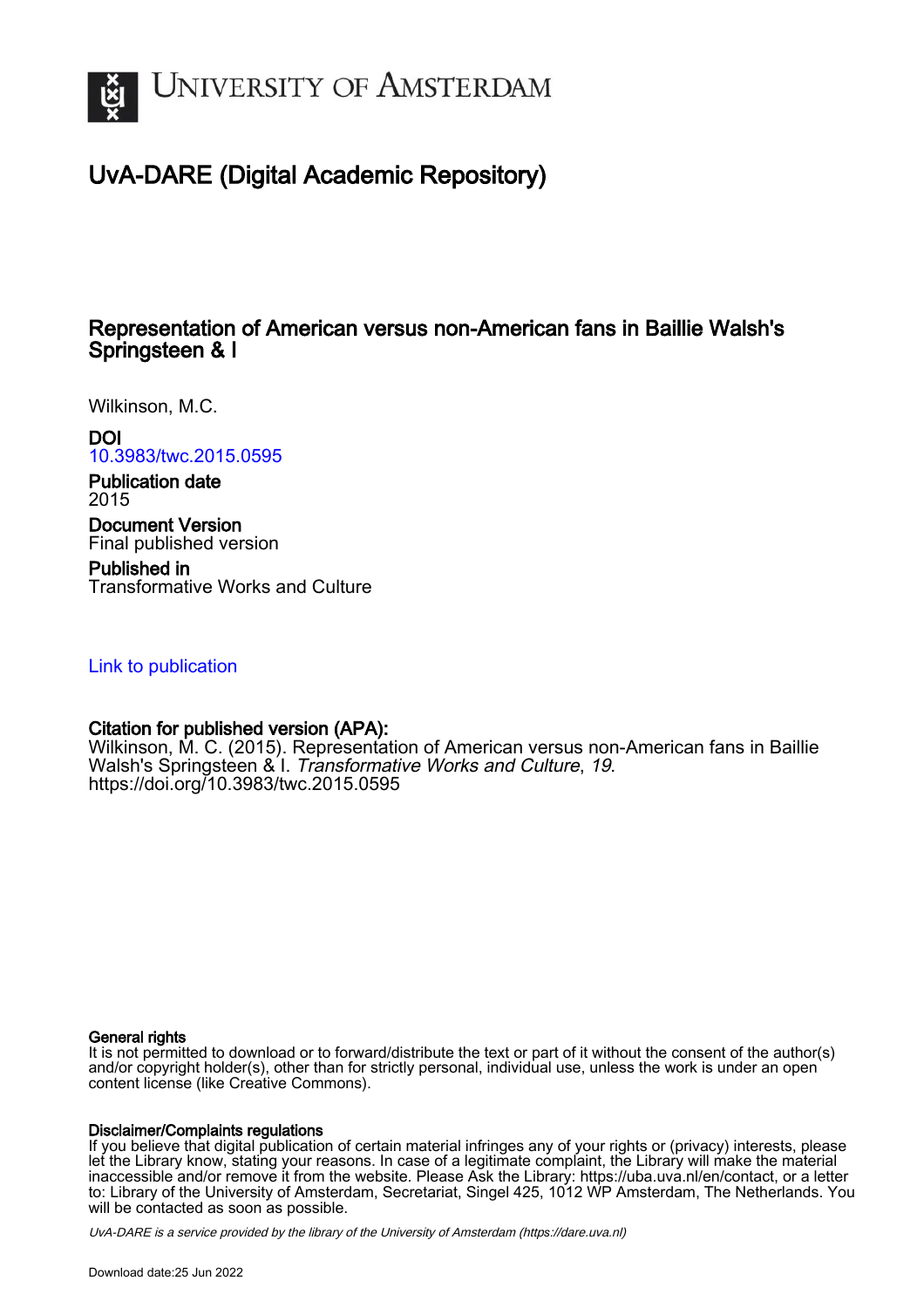Transformative Works and Cultures, Vol 19 (2015)

# **Praxis**

### Representation of American versus non-American fans in Baillie Walsh's 2013 documentary Springsteen & I

#### Maryn Claire Wilkinson

#### *University of Amsterdam, Amsterdam, The Netherlands*

[0.1] *Abstract—*This article explores the representation of American versus non-American fans in Baillie Walsh's 2013 crowd/fan-sourced documentary *Springsteen & I.* The film—as much as it was fed by a wide and international range of fan-produced material—ultimately produced and presented one particular type of fan as privileged and appropriate to speak for all: the American Springsteen fan. The film does so in three main ways: by presenting American fans as more authentically connected to Springsteen's language and lyrics (they truly "understand" his work); by showing that American fans relate to Springsteen's world and themes in more authentic ways; and by presenting American fans as experiencing a better, closer, more authentic Springsteen when seeing him perform live. The essay thus reexamines fan stereotyping from the perspective of national identity. It aims to rearticulate the necessity of the vigilance and scrutiny of crowd-sourced fan texts because they have profound effects on how fans are taught to view themselves in and by the media.

[0.2] *Keywords—*Bruce Springsteen; Crowd-sourced film; National identity

Wilkinson, Maryn Claire. 2015. "Representation of American versus Non-American Fans in Baillie Walsh's 2013 Documentary *Springsteen & I.*" In "European Fans and European Fan Objects: Localization and Translation," edited by Anne Kustritz, special issue, *Transformative Works and Cultures,* no. 19. http://dx.doi.org /10.3983/twc.2015.0595.

[0.3] We're here for one reason! Because *you're* here!

—Bruce Springsteen, *Springsteen & I* (2013)

[0.4] Regardless of their different life paths, [Springsteen fans] have all somehow experienced more or less the same thing, and this single experience is the touchstone of true fandom.

—Paul Greene, review of Linda K. Randall's *Finding Grace in the Concert Hall* (2010)

[0.5] Any one Bruce-fan could somehow speak for *all* Bruce fans.

—Linda K. Randall, *Finding Grace in the Concert Hall* (2010)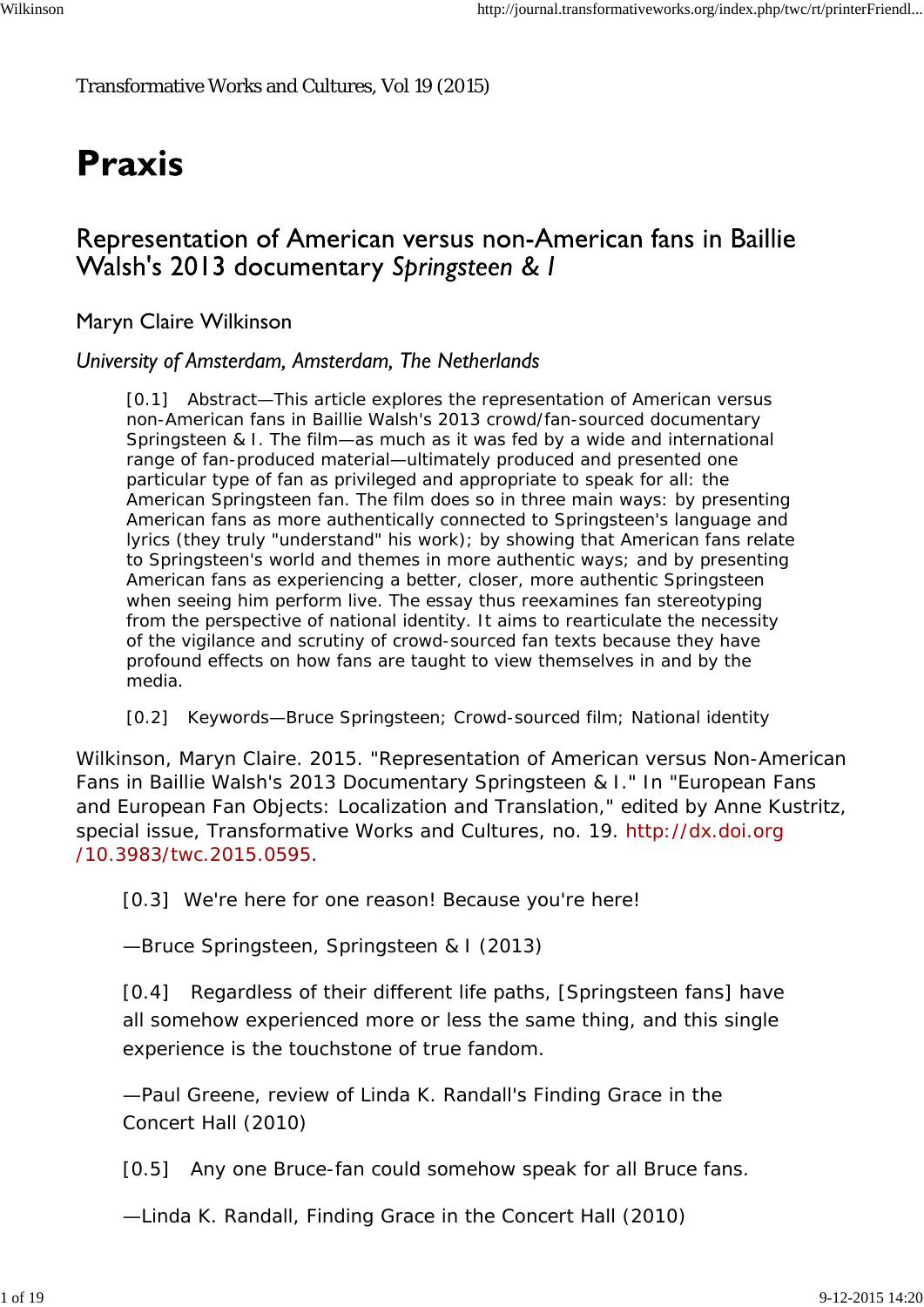# 1. Introduction

[1.1] In late 2012, music video and film director Baillie Walsh, along with producers Ridley Scott and Svana Gisla, sent out a call to Bruce Springsteen fans all over the world. The call invited the fans to submit short personal video portraits that explained what Springsteen and his music meant to them for a new documentary entitled *Springsteen & I*. Inspired by the crowd-sourced documentary *Life in a Day* (2011, also produced by Scott), and distinctly not commissioned but merely approved by Springsteen himself, the aim of the project was to "invite people from all over the world to share stories that celebrate one of the greatest lyrical storytellers of our generation" (note 1). These contributions would then be cut together into a feature-length documentary by the team to produce "a unique cinematic experience…[based on] a wide variety of creative interpretations, captured in the most visually exciting way [that a fan could think of, whether they be] a hardcore Tramp since '73 or [had heard] one of his songs for the first time today" (note 2).

[1.2] The call spread quickly online (note 3). Importantly, the call, and particularly the extensive communication on Facebook from the production team, insisted that fans submit footage in their own language. It included comments such as, "Please note it is preferred that you say it in your own language, so you don't have to find the perfect English words!" and "Hello everyone!! Would love to know what countries you all live in??" followed by "Thanks to everyone for sharing, what a multi-national bunch we are!!" (note 4). This open source approach and decidedly internationally oriented ideal for the project was further illustrated by a secondary call, which asked the fans to upload still portraits of themselves holding up their favorite Bruce Springsteen album in their homes, cars, or other places. These portraits would then be incorporated into an interactive online poster for the film, featuring 350 clickable photos of international Springsteen fans.

[1.3] After receiving over 2,000 video submissions—more than 300 hours of footage—by late February 2013 (note 5), Baillie Walsh began to edit the material into a 75-minute film (http://www.thewrap.com/movies/column-post/brucespringsteen-and-i-fans-make-movie-and-it-rocks-104536). The final film was promoted and released as a "digital cinematic event" (http://www.ncm.com /press/release/springsteen-and-i-to-make-fans-rock-n-roll-dreams-come-truein-us-cinemas-this-summer), which fans all around the world could be a part of: it was to be simultaneously broadcast in over 2,000 cinemas in over 50 different countries on July 22, 2013. Surprisingly, the final film—despite of its insistence on international source material and its global promotion and release—featured very few foreign-language contributions and appeared to focus instead predominantly on North American and British fans. For myself, a Springsteen fan,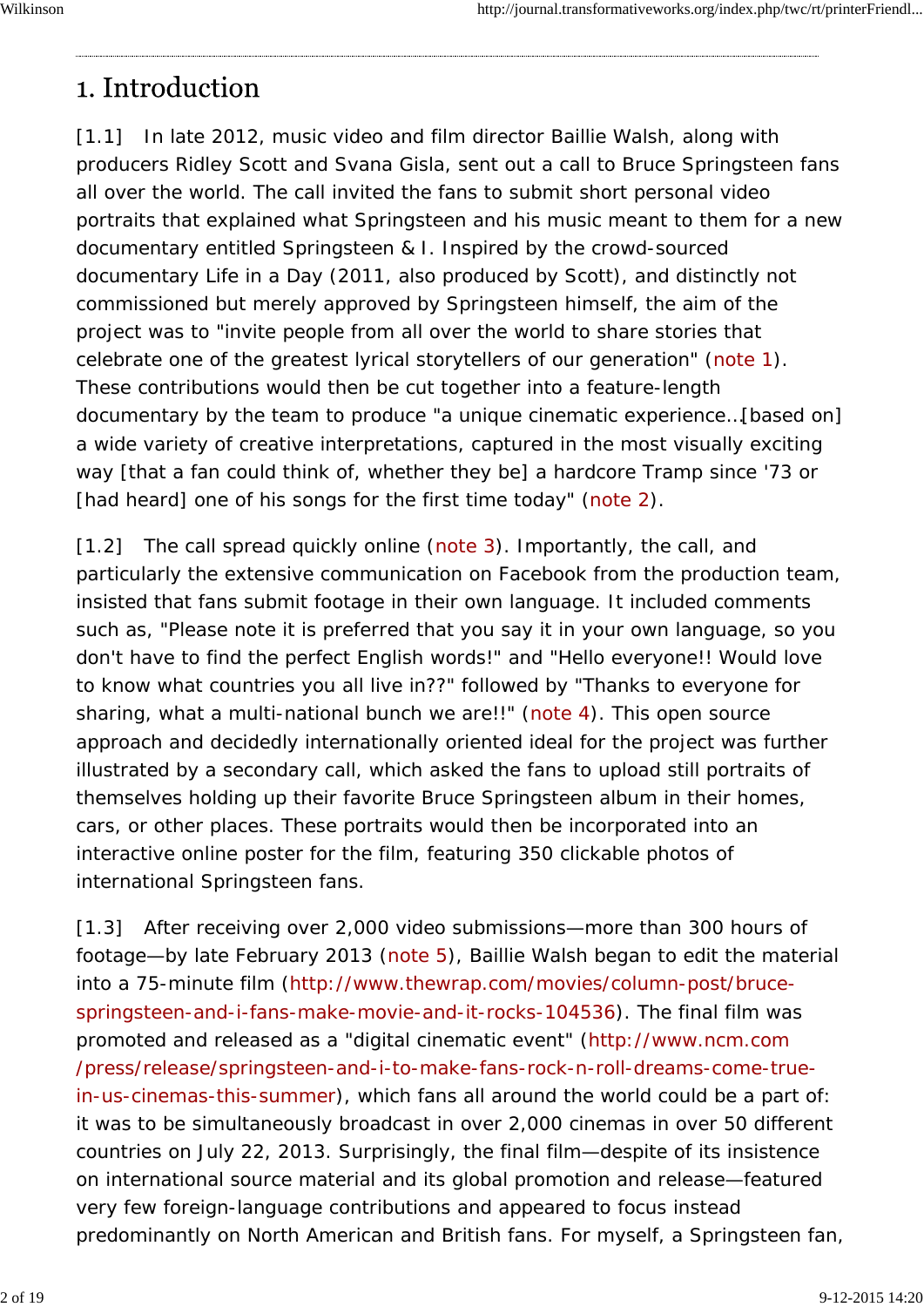and my Springsteen fan friends (some of whom had submitted video to the site in Dutch), this was a disappointment. We thought that the film successfully captured the essence of what it was like to be a Springsteen fan but that it had selected a particular, singular voice through which to do so. Even though the film had been fed by a wide and international range of fan-produced material (this becomes clear upon review of the "I uploaded" comments on the Facebook page or of the interactive poster), the film ultimately presented and produced one particular type of fan, thus marking him or her as privileged and appropriate to speak for all: the American Springsteen fan.

[1.4] Here I examine how *Springsteen & I* constructs, produces, and regulates its own object: the Springsteen fan. More particularly, I examine how the film privileges a certain nationality for this fan in an analysis of fan stereotyping that has thus far remained overlooked in the field of fan studies. In *Springsteen & I,* the type of fan in focus is not a one that merely reproduces fans as socially awkward, geeky, or nerdy—the sci-fi fan stereotype that Henry Jenkins argues remains a normative categorization in *Textual Poachers* (1992) or that Lisa Lewis addresses in her edited volume, *The Adoring Audience* (1992)—but rather one that is defined and determined specifically by an American national cultural identity. The character of *Springsteen & I* is thus one of a gatekeeper (note 6). The film transparently invites and channels open source materials into popular media output, thereby reaching enormous audiences that would mirror in character the originally targeted respondents. However, something strikingly untransparent occurs instead when the shaping/selection process of the output takes place. The national character of one type of fan takes precedence over all others.

[1.5] The way that this precedence is constructed in *Springsteen & I*—or the premise by which a hierarchy among Springsteen fans is seemingly validated—can be related to the notion of authenticity, or more specifically to the more "authentic" Springsteen fan. The notoriously slippery and tenuous concept of authenticity has long been connected with rock and pop music. Scholars such as Simon Frith (1981) and Lawrence Grossberg (1992) have argued that rock emerged in the 1950s, 1960s, and 1970s as the more authentic counterpart to pop music's mass entertainment; there was a truth and directness about it, a rawness that countered commerciality and society's dominant norms and values (note 7). Similarly, ideas of authenticity are also key to an understanding of Bruce Springsteen's music, his themes, his public persona, and his live performances (Bird 1994; Pfeil 1995; Palmer 1997). Springsteen's lyrics are infused with apparently authentic images: real borders, reflections on aging, the effects of war and politics, the daily lives of working-class Americans. In terms of gender, his work presents traditional (that is to say, traditionally conservative) images of men and women. Likewise, in terms of class and labor, he generally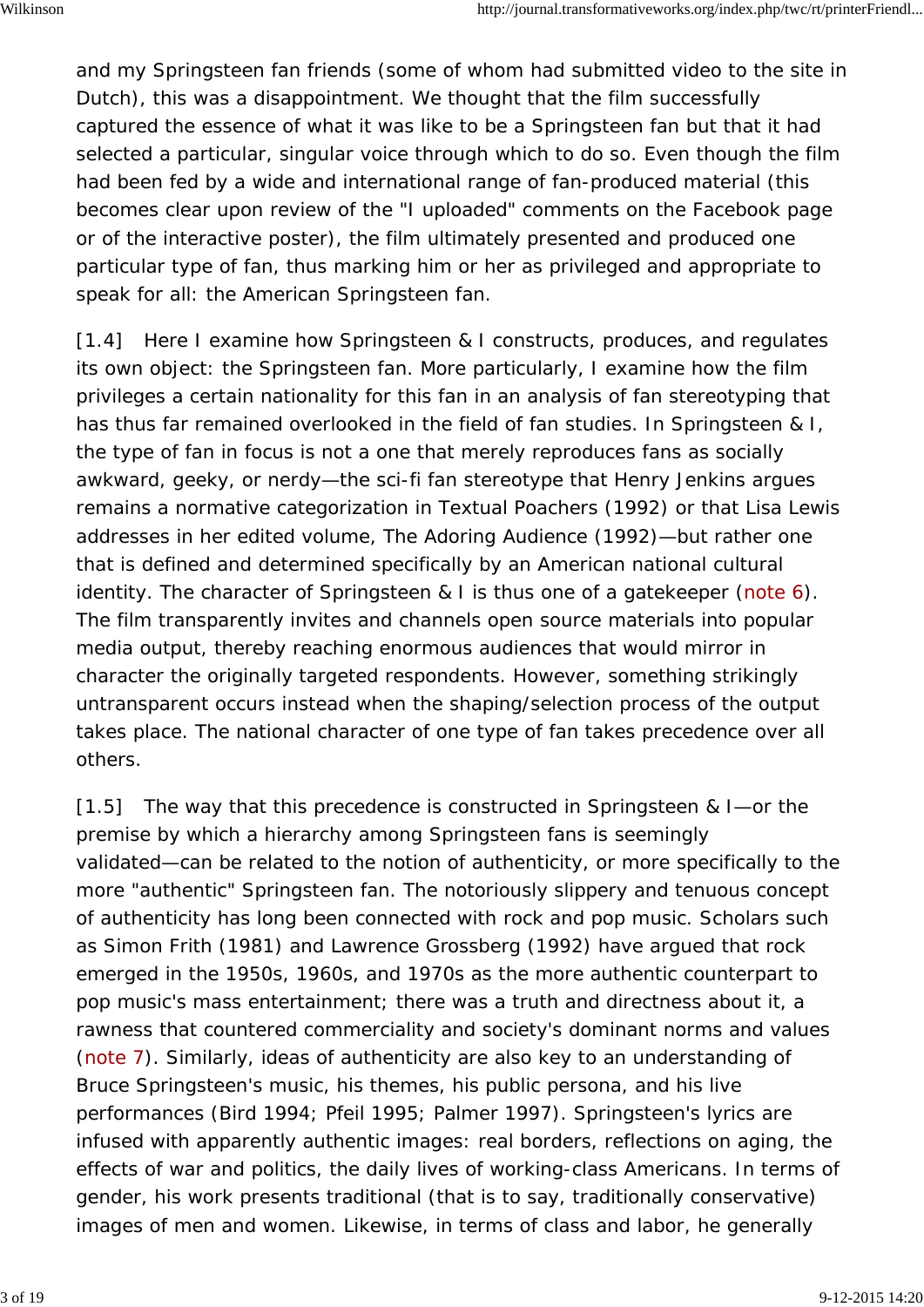romanticizes American blue-collar workers—an image he himself affirms with his jeans, leather jackets, and T-shirts. This working-class authenticity is further reflected by his onstage performance, where the E Street Band is presented as a "well-oiled machine" of unified workers, to which Springsteen himself is a benevolent but hardworking Boss (Palmer 1997, 109). His live performances are fueled by an uncompromising energy and dedication to his fans, presented authentically through the visible strain on his muscular physique and his sweat, which mark his unparalleled endurance: his shows commonly exceed 3 hours in length. Through all this, he exhibits an ideology of authenticity through his simultaneous critique, support, and evocation of long-standing American ideals.

[1.6] The issue, however, is not whether or not this all is actually authentic (as opposed to a strategy, performance, or construction). Rather, what is at stake is that this part of rock music culture, and Springsteen's career in particular, is driven by notions of authenticity that also seem to inform and imbue its fandom. The more authentic fan knows, sees, understands, and appreciates Springsteen's constructions. As Kemal and Gaskell write of a different type of music, "We may listen to music, but we may argue that for our listening to have integrity, to be true to its object, we must understand the music we are listening to" (1999, 4). The more authentic music fans thus truly understand the music; they have an intimate, real connection to Springsteen and his work, and they can therefore be authentically moved by him. Such fans enjoy a special, close bond with the performer. This bond is perhaps partially inflected by worship, but it is mostly based on feeling honestly and personally connected through an acknowledged common understanding of what it feels like to experience life in a certain way—as well as, of course, the shared appreciation of how the produced music itself addresses and manifests this experience. This is exactly what *Springsteen & I* suggests the American fan is best equipped for. A close analysis of the film demonstrates that it suggests that some fans are more authentic than others. This occurs in three main ways: in how the fans are presented to connect to Springsteen's language and lyrics—their understanding of his work; in how the fans are presented to relate to Springsteen's world and themes; and in how the fans are presented with regard to the experience of seeing Springsteen perform live (the Springsteen fan pilgrimage par excellence) (note 8).

[1.7] I bring together discourse and textual analysis to examine both levels of constructed imagery and stylistic devices within the film; the spoken words and mise-en-scène of the original fan-produced portraits; and the way the film itself puts these portraits and images together through its use of editing, sound, and alternative footage. My aim here is to rearticulate the necessity for vigilance and scrutiny of texts such as *Springsteen & I* because they may have profound effects on how fans are taught to view themselves in and by the media.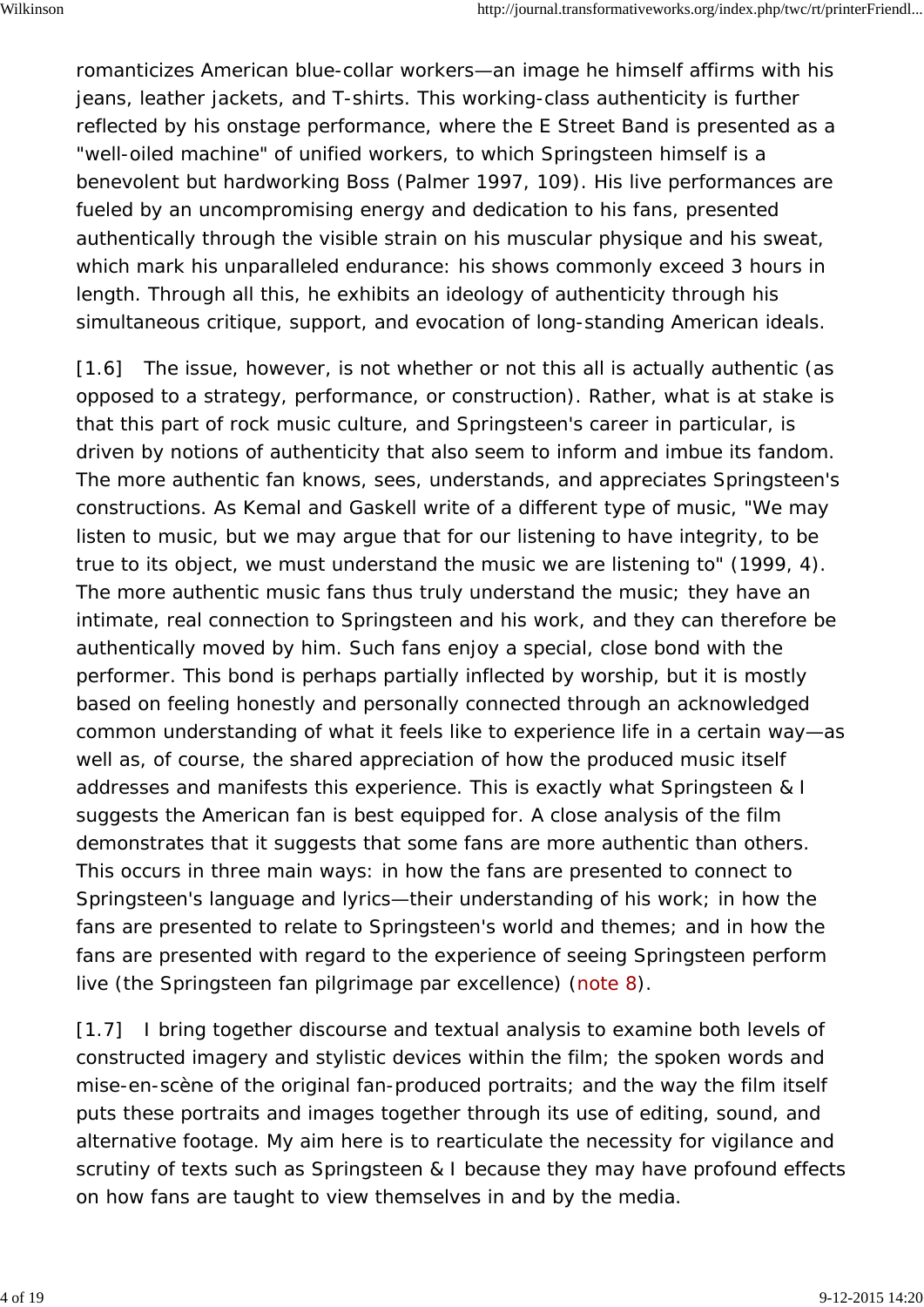# 2. Springsteen & I

[2.1] Bruce Springsteen, who is now entering the fifth decade of his career, has garnered an exceptionally loyal, wide, and collective fan base that "rang[es] from the teenagers to the liberal intelligentsia who 'hear' the significance in his lyrics that younger listeners may not" (Palmer 1997, 108). For Springsteen fans, the live experience is perceived as "the defining event" (108). It is interesting to note, then, that the 75-minute documentary intercuts its fan portraits only with extracts from vintage Springsteen live performances, as opposed to, for instance, interviews or other archival material. Furthermore, the "cinematic event" that heralded its release screened the documentary, then, after it ended, offered 35 minutes of exclusive, never-before-seen live footage of Bruce Springsteen at Hard Rock Calling 2012, followed by an 11-minute additional epilogue entitled "Meet the Fans." This last bonus feature showed Springsteen, after one of his concerts, personally meeting some of the fans who were featured in the film. The whole construction of the *Springsteen & I* cinematic event thus rewarded the true, loyal fans—that is, the authentic fans who stayed to the end. It also prominently advocated the live experience as essential through both the live concert footage that came after the film and the live fan face-to-face experience with Bruce at the very end. With this last offering, the film also pronounced the validity of its own authenticity by showing that some of the fans featured in the film were able to meet Springsteen face to face, thus bringing them authentically closer to him—but only after successfully submitting their fan confessionals for the film and, crucially, after seeing him live in concert.

[2.2] The main documentary incorporates fan portrait footage in three ways: in longer close-up portraits that last up to 5 minutes; in brief video appearances that last from a few seconds to up to a minute; and occasionally by voice only, in a sound bridge over live or abstract video material. The film presents 15 larger portraits (fans we get to know in greater detail, and/or to whom we return several times) and 51 smaller contributions, through video or voice only, as part of montage sequences that collect and present a number of fans consecutively (note 9). In the original call, the production team of the film also asked the fans submitting footage to present three words that summarized what Bruce meant to them. Many of the smaller contributions in the film are part of montage sequences that present a range fans articulating these three words to the camera, or the concluding montage where we see them say "thank you, Bruce" in a variety of ways.

[2.3] What is immediately striking about the film is that the selected fans presented within it are predominantly American, and almost the entire film is in English. Of the 15 larger portraits, eight are American, one is (made obvious as) Canadian, three are British, and three are Danish. (This in itself is remarkable: all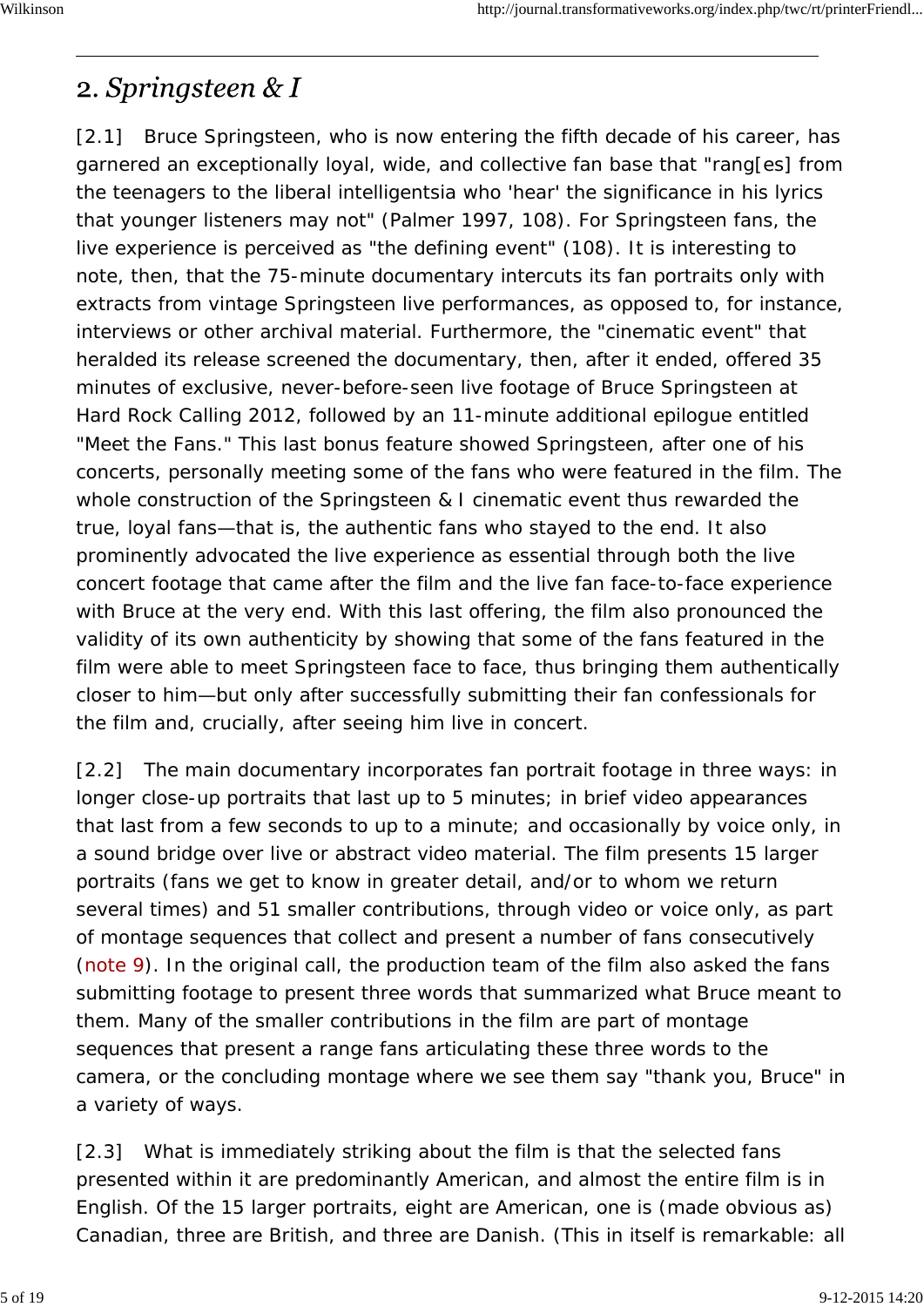three non-Anglo/American fans are from the same country.) The three Danish contributors in the film speak excellent English, with American intonation and phrasing, evident in comments such as, "He's cool—we're all kings on the street," "My girl said to me…," and "Of course, I understand why he loves his woman." In addition, the two Danish fans who clearly identify themselves as living in Denmark (the third fan, a busker, leaves his location unidentified in the film) are called Jane and Jon, monikers that position them as, by extension, semi–Anglo American as well. Moreover, of the 66 total fan contributors to the film, only 16 are markedly identifiable as being of non-Anglo-American origin, and of those 16, only five speak their own language in the film: a Spanish fan, a French fan, and a German fan are shown in the "three words" montage sequences (their three words are subtitled in English), and in the final "thank you" montage, we see a French fan say "Bain—Merci, Bruce" and a Japanese fan say "Arigato" as she holds up a written sign that reads "thank you"—as though she herself has supplied the subtitles for her own message. This means that in the entire 75-minute film, the total number of non-English spoken words barely exceeds 15.

[2.4] There may be many reasons for this, of course. The film's production team might not have had the financial means or time to translate foreignlanguage submissions; non-English contributions might just not have been very good or suitable; or the film's production companies might have insisted the final film feature few subtitles so as to better cater to the Anglo-American market. But it is a striking ratio nevertheless, especially considering the size of Springsteen's international fan base and the production team's initial insistence on originallanguage contributions via their online communication. Ultimately, however, the reasons that produced this result are perhaps less important than its effects: through its elimination of non-English-speaking contributors, the film presents the majority of Springsteen fans—in a film that is entirely about Springsteen fans—as speaking and thinking his language: (American) English. However, Springsteen's fan base is significantly international: of the 133 concerts in his last tour, only 48 took place in America and five in Canada, with the remaining 80 shows spread out over 24 countries, including Mexico and Chile. His 2014 High Hopes tour even kicked off in South Africa. Aside from this, Springsteen has always had a particularly keen European following, with his Scandinavian, Dutch, German, French, Spanish, and Italian shows generally selling out in mere hours. David Brooks of the *New York Times* writes, "They say you've never really seen a Bruce Springsteen concert until you've seen one in Europe…The passion among the American devotees is frenzied, bordering on cultish. The intensity of the European audiences is two standard deviations higher" (http://www.nytimes.com /2012/06/26/opinion/brooks-the-power-of-the-particular.html?\_r=1&). Springsteen's Italian fans in particular have pioneered a strong academic interest in his work (D'Amore 2007). It is significant, then, that a music critic such as *Uncut* reviewer Michael Bonner wrote: "It's hardly a revelation, but Walsh's film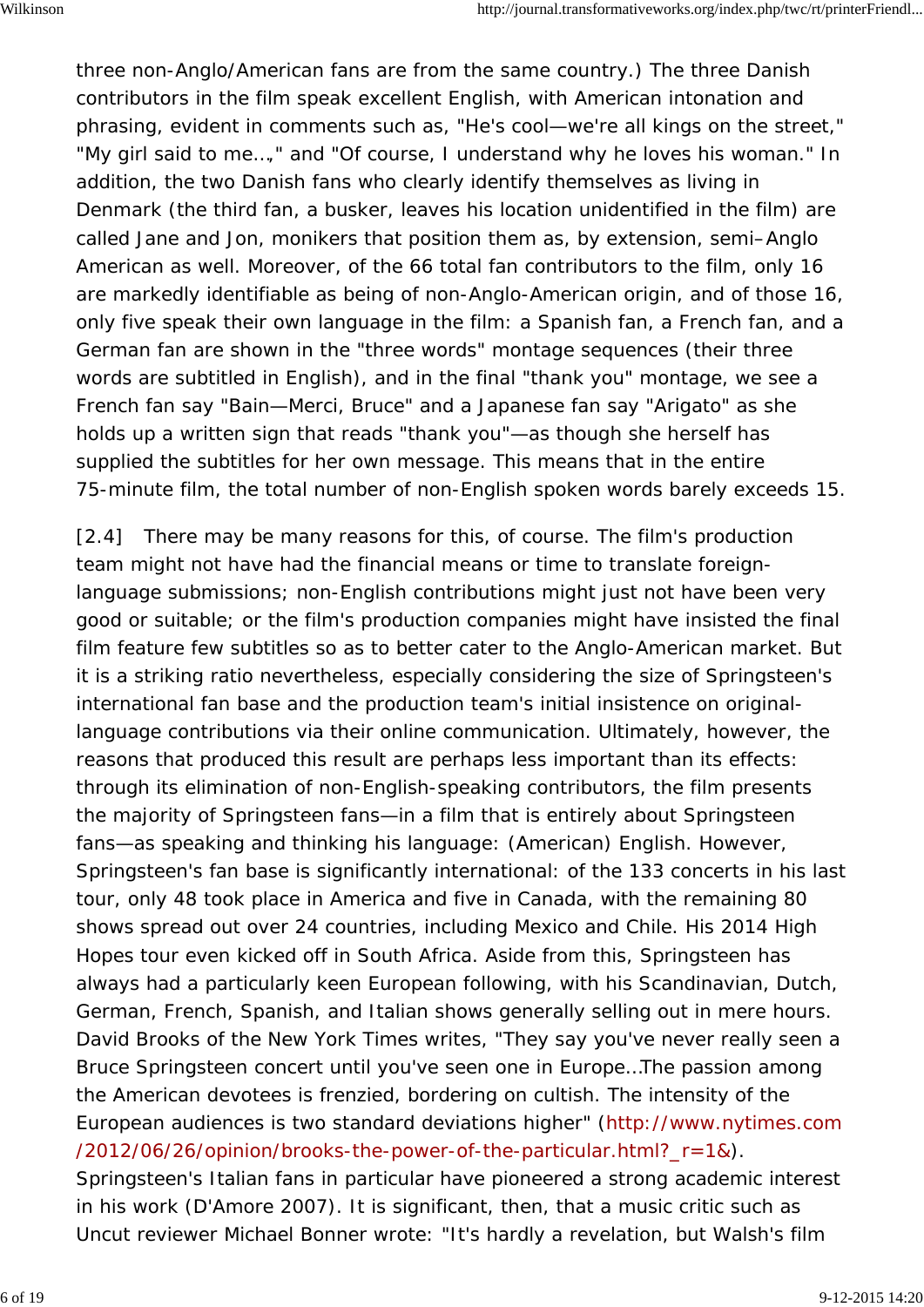reminds us that—as with Dylan's Bobcats and Neil Young's Rusties—Springsteen's fan base is predominantly blue collar" (http://www.uncut.co.uk/blog/theview-from-here/first-look-springsteen-i#t1t7Tc5qJpXryAFX.99). Not only does this assume Springsteen's prevailing type of fan is working class—which is odd because Linda Randall's ethnographic study of Springsteen fans, *Finding Grace,* concluded the contrary (Randall 2010, quoted in Greene 2012, 852)—but the term *blue collar* in itself presumes fans' Anglo-American heritage. It seems relevant and valid, therefore, to investigate this further. I now turn to representation of fan nationality in the film.

# 3. An authentic understanding of Bruce Springsteen's work

[3.1] A key recurring element of the fan-produced contributions selected for the final film is the emphasis on a deep, authentic understanding of Springsteen's lyrics. Significantly, the fans who mention such an understanding explicitly in the film—as opposed to just an appreciation for the music—are all American. Kitty, an Asian American young truck driver, thinks that Springsteen's lyrics speak to her. She reports that, thanks to Springsteen's work, she recognizes that she is the backbone of America, and she notes that she understands him to be simultaneously patriotic, political, and poetic. As an American male fan, shown driving in his car while wearing sunglasses, explains, "Bruce's lyrics always made me feel like I was going through someone's family photo album…and looking at their life, and feeling what they felt, and smelling their coffee…and feeling their sadness…and their triumph." The man then breaks down in tears.

[3.2] The central, emotional upsurge in this fan's portrait places further emphasis on his authentic, intimate understanding of Springsteen's lyrics; they move him because he truly understands them. In opposition to this, however, one of the shorter portraits, that of a Polish fan in the film, shown outdoors in a field with a wooden commemorative cross in the background, reveals that foreign fans are perhaps less adept at grasping the true message of Springsteen's work. In English, the fan explains:

[3.3] I think that in general Polish people could relate to his music, especially during communism, because he was singing about freedom…At the time people couldn't speak English so well, so when like in the song "Born in the USA," they could understand only the chorus, so everybody was thinking that, "Oh, he's praising the fact that he's an American. It's so great!" I guess that if you hear him singing "Born in the USA" with such charisma, you want to be like that. I want to be an American too.

[3.4] The film next cuts to a live performance of Springsteen singing "Born in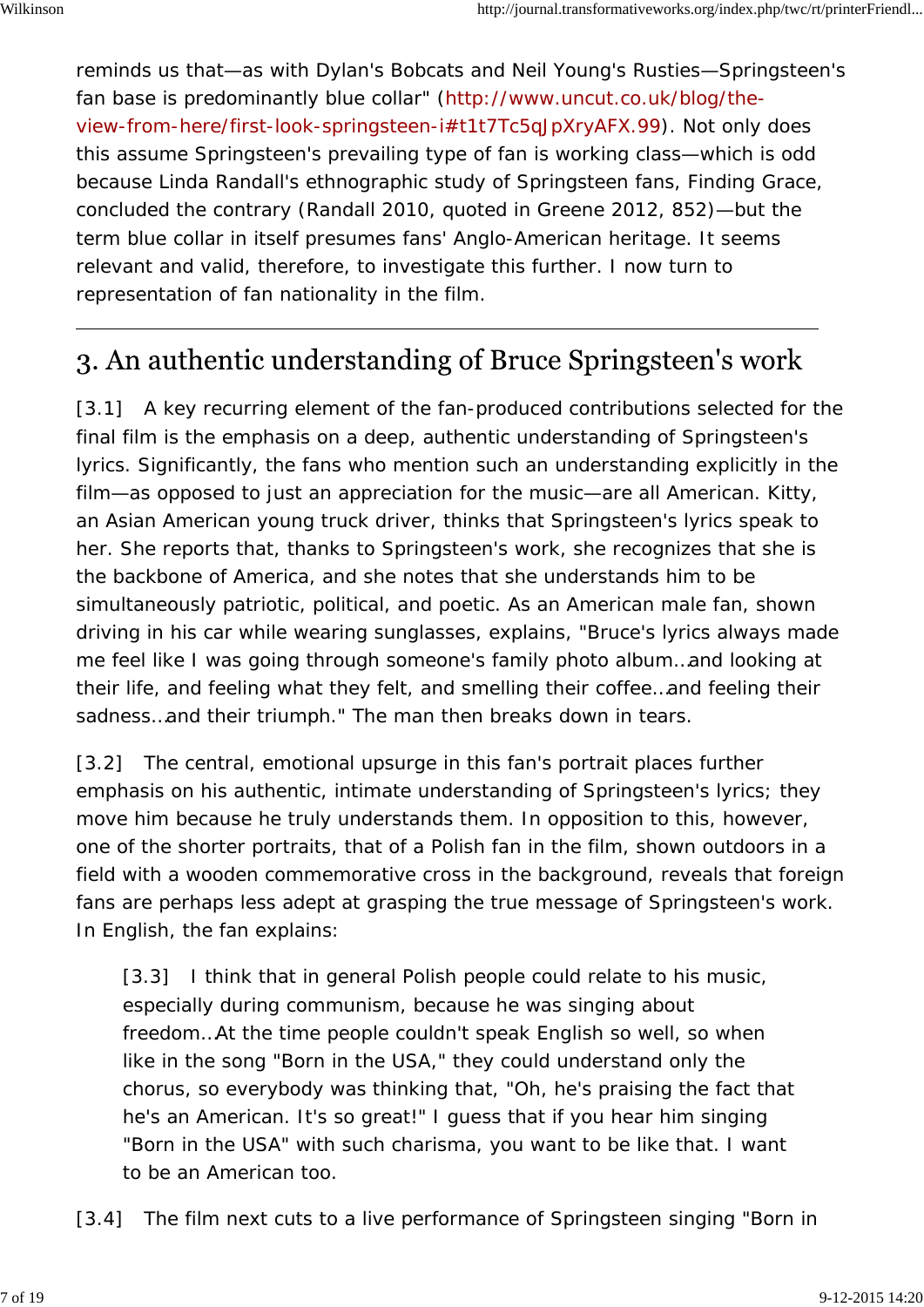the USA." It cuts straight into the first line of the lyrics (skipping the musical introduction) with a sudden boom; we see a close-up of Springsteen delivering the following lines with great intensity and rawness:

[3.5] Born down in a dead man's town The first kick I took was when I hit the ground End up like a dog that's been beat too much…

[3.6] Through this abrupt, loud juxtaposition created by the cut—a technique that is distinctly opposed to the smooth use of sound bridges in and out of Springsteen's music in the rest of the film—the sequence emphasizes the content of Springsteen's lyric and identifies it as one that actually critiques the very idea of being born in the USA. The film thereby suggests, through the edit, that the Polish fans mentioned in the story actually misunderstood Springsteen's words and were wrong in their romantic beliefs about being born in America. Although the way the Polish fan recounts the tale subtly implies that he too now understands what the song is about, this short portrait—and particularly the way it is cut into the Springsteen performance, as well as the fact that we never return to the Polish fan to hear him finish the story—leaves hanging the idea that Polish/foreign fans don't quite hear or understand the true meaning of Springsteen's lyrics because they fail to comprehend the authentic meaning and complexity of his message.

[3.7] That such an authentic understanding comes more easily to American fans is made evident by two portraits of mothers, who proudly speak of their children knowing and understanding Springsteen's lyrics. Ten-year-old Dominic, Theresa Martin's son, is made to recount on camera how his mother taught him all the words to his favorite Bruce song, "Death to My Hometown," and how he "*really* hears the words." A second mother, a soccer mom, talks about how all the CDs in her car are Springsteen's (with the exception of one Patti Scialfa album— Springsteen's wife), how her sons only hear Springsteen in her car, how they are "schooled in the music of Springsteen," and how proud she is they now know all of Springsteen's lyrics. Such portraits indicate that American fans have a strong generational prevalence. This is further illustrated by one of the first short portraits in the film, which shows an American woman holding up a dusty portrait of Springsteen to the camera. She explains she used to present it to her baby every night, and, pointing at Bruce, she would repeat: "Daddy—dad-dy!" This suggests that her child was instructed to value the importance of Springsteen and that Springsteen literally presents a fatherlike figure, specifically for the next American generation. None of the European or non-American fans in the film are shown expressing their Springsteen fandom in this way—although Danish Jon comes closest, in testifying that he liked Springsteen ever since he was a young boy. Generally, non-American fans are presented as older and childless in the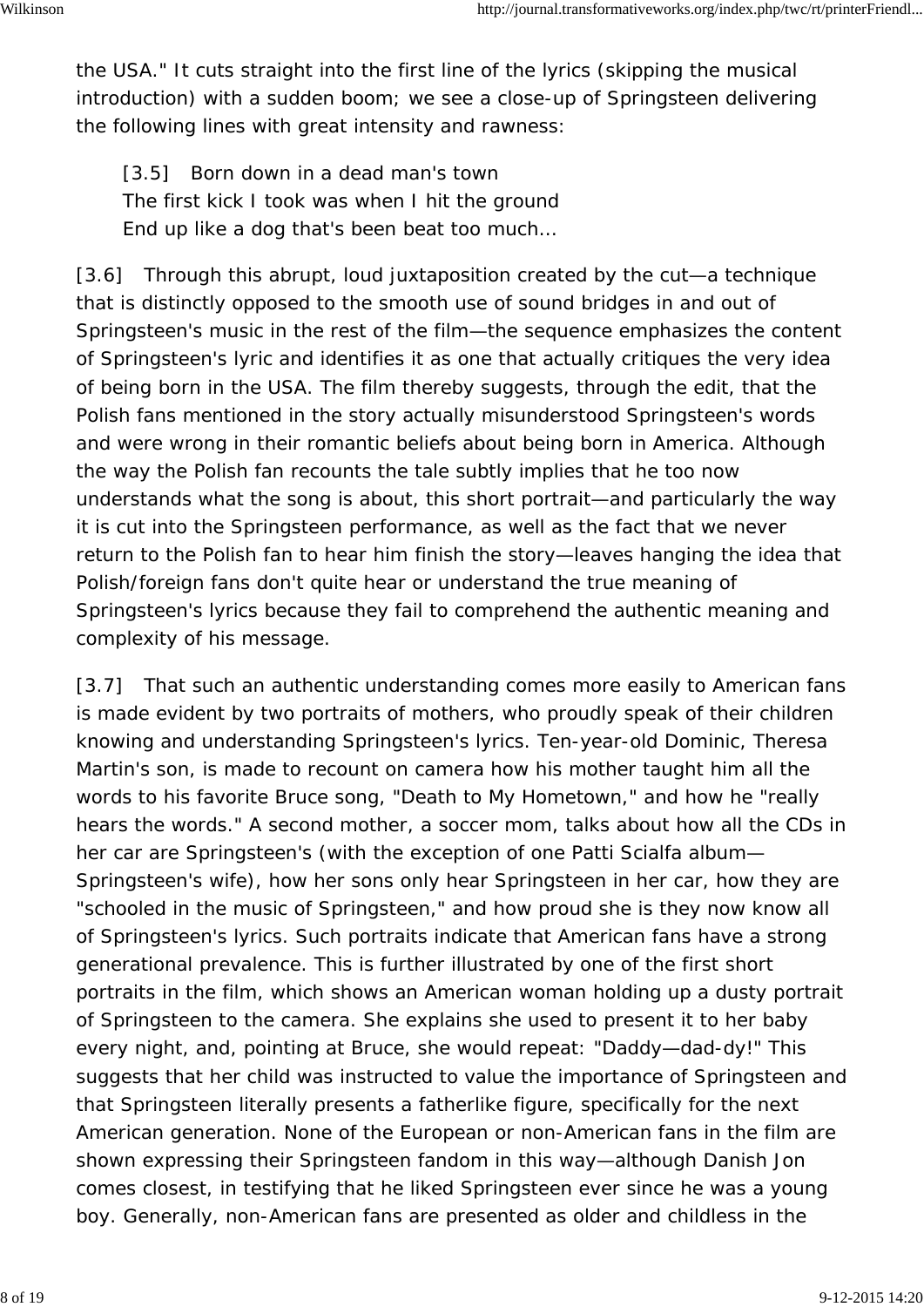film (note 10). This in contrast to the featured younger fan portraits that are, again, all American. Aside from Dominic and recently graduated truck driver Kitty, a young American girl who is about 9 or 10 years old explains why Bruce is her favorite artist, whereas teenager Jillian, who has just discovered Springsteen's music, closes off the film by reading a thank-you letter she has written to Bruce, which sparks off the closing, three-word "thank you" montage (note 11). In presenting the American fan as having a more authentic, more advanced, and deeper understanding of Springsteen's lyrics, and by providing them with clearer generational prevalence, the film thus privileges their status.

## 4. Authentically living Bruce Springsteen's themes and world

[4.1] The representation of American versus non-American fans in *Springsteen & I* connects them differently to key motifs and themes in Springsteen's work. The car and driving—a commonly recurring motif in Springsteen's songs as well as an important American symbol of freedom and exploration—are dominant parts of three fan portraits in the film. All three are American and are featured in longer portraits, and all three are cut together relatively back-to-back early in the film, building up a force of presence. We first see Kitty, the truck driver, behind the wheel. She recalls listening to the album *Nebraska* while driving through Arizona (thus emphasizing a connection to specific American locales) and explains why Springsteen is her favorite artist to listen to on the road. We then see the soccer mom talking about how all the CDs in her car are Springsteen's and discussing Springsteen's schooling of her children. As the soccer mom begins to drive—the car takes on motion in the frame—she explains that she has taken her children "all over God's Creation" by road. The film then dissolves into a live performance of Bruce singing "Candy's Room." This song explicitly mentions driving as part of a romantic escape ("We go driving, driving deep into the night, / I go driving deep into the light…") and therefore positions the driving fan portraits as closer and more authentically connected to the content of Springsteen's music. The film then dissolves via a sound bridge into the portrait of the American man in sunglasses, who talks about understanding Springsteen's lyrics and who cries as we see him driving alone in his car. The sound bridge and dissolve techniques used in and out of the live performance connect the driving fans organically to the music, the lyrics, and Springsteen himself. The portrait of the crying man in the car additionally features some subtle jump cuts (the footage is presumably a cut-down version of a longer monologue)—a technique that speeds up and further emphasizes the progression of the car. The sequence of Kitty's static seating behind the wheel, the soccer mom's in-motion car, and the crying man's sped-up driving connects Springsteen's music directly to American driving—American drivers, American roads, American forward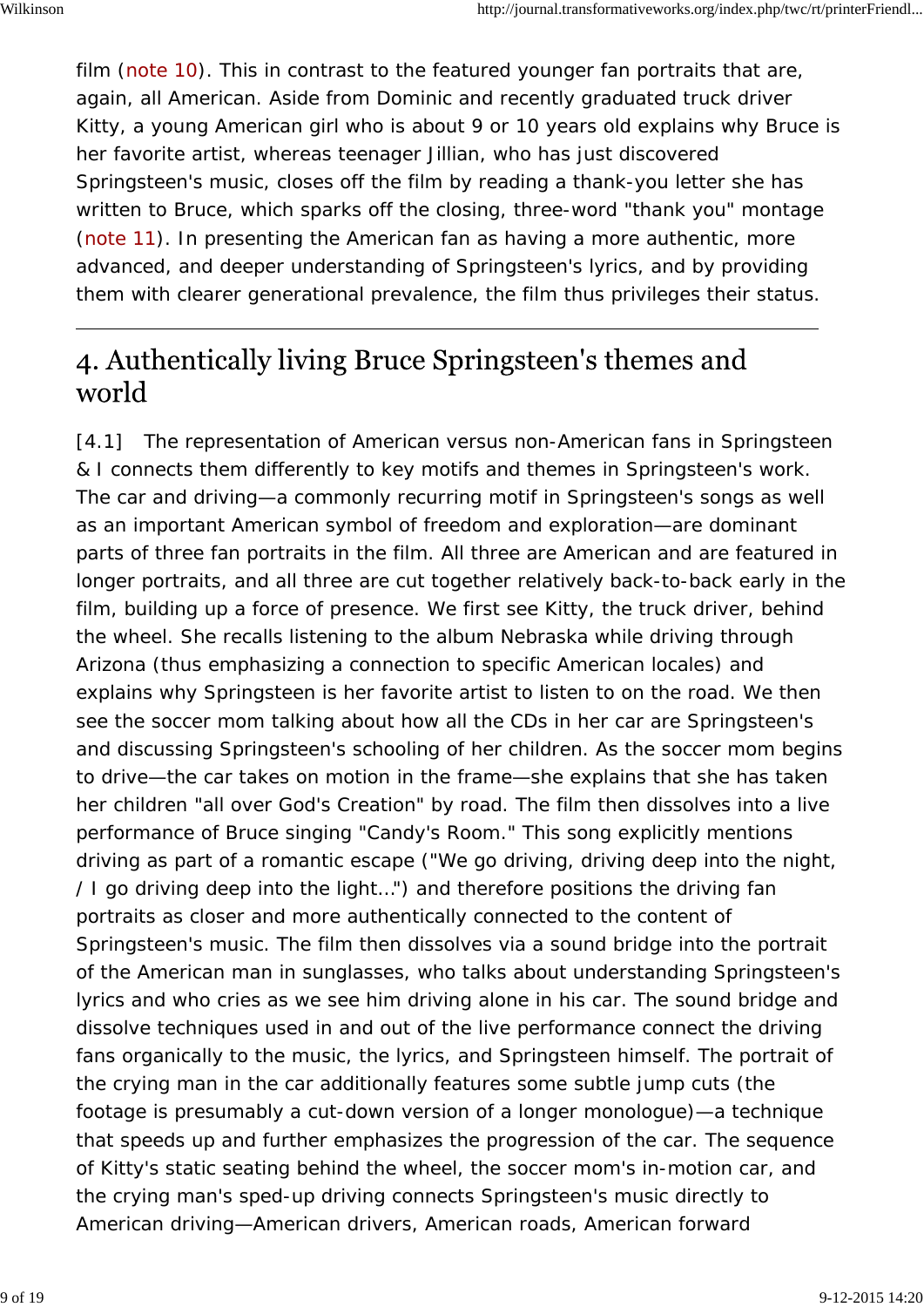movement and mobility. Because it remains an isolated construction in the film—no other fans are shown in their cars—the film again privileges the American fan as the fan type that has better access to and a better understanding of the authentic reality of Springsteen's symbolism, world, and writing. The idea of what the car and driving mean, in Springsteen's music as well as in life, is only and best experienced by American fans.

[4.2] Alongside this connection to the motif of the car, the film explicitly foregrounds the working-class fan (as was also observed by Bonner in his review of the film). It thus naturalizes the romanticized view of working-class life that is so deep rooted in Springsteen's work. Most of the fans who explicitly mention what they do for work are, again, American. Kitty the truck driver explains how she has a master's degree, but

[4.3] After graduation, I couldn't really get a job and so I started working at Jamba Juice making oatmeal in the early morning. I'd have to get up at three o'clock. I didn't have a car, so I rode my bike to work and that was when "Working on a Dream" came out. I would listen to that on my way to work and feel like, "Oh, I'm such a hard-working person." (*She chuckles.*) "I'm the backbone of America." That's what…Well, sometimes I feel like that when I listen to Bruce like, you know, like I'm really important, the work I do, the…The more physically demanding my job is, the more important I am, when I listen to Bruce. I don't know if that makes any sense, but that's how I feel.

[4.4] The fact that Kitty so sincerely stresses the connection between listening to Springsteen's music, her working-class background (she couldn't then afford a car), and her understanding that the more physically demanding her job is, the more important she will be for him establishes her authentic understanding of his lyrics and emphasizes the fact that she recognizes herself—her work and her purpose—in his music and themes. By so prominently selecting and featuring this portrait of a working-class fan who recognizes the validity of this sort of work, the film emphasizes and validates this romantic image. It does so without introducing a countering voice that would express the difficulties of the working-class position or providing a white-collar fan perspective, thus strongly privileging working-class status.

[4.5] Such discourse is furthered by another American fan couple in the film, from New York, shown seated together on their small sofa, her legs atop his, as they explain:

[4.6] We are kind of like the people that are in his songs in different ways. Very much so, blue collar. Blue collar. Together 28 years. Struggling. Yeah, struggling with the kids, and you go to work every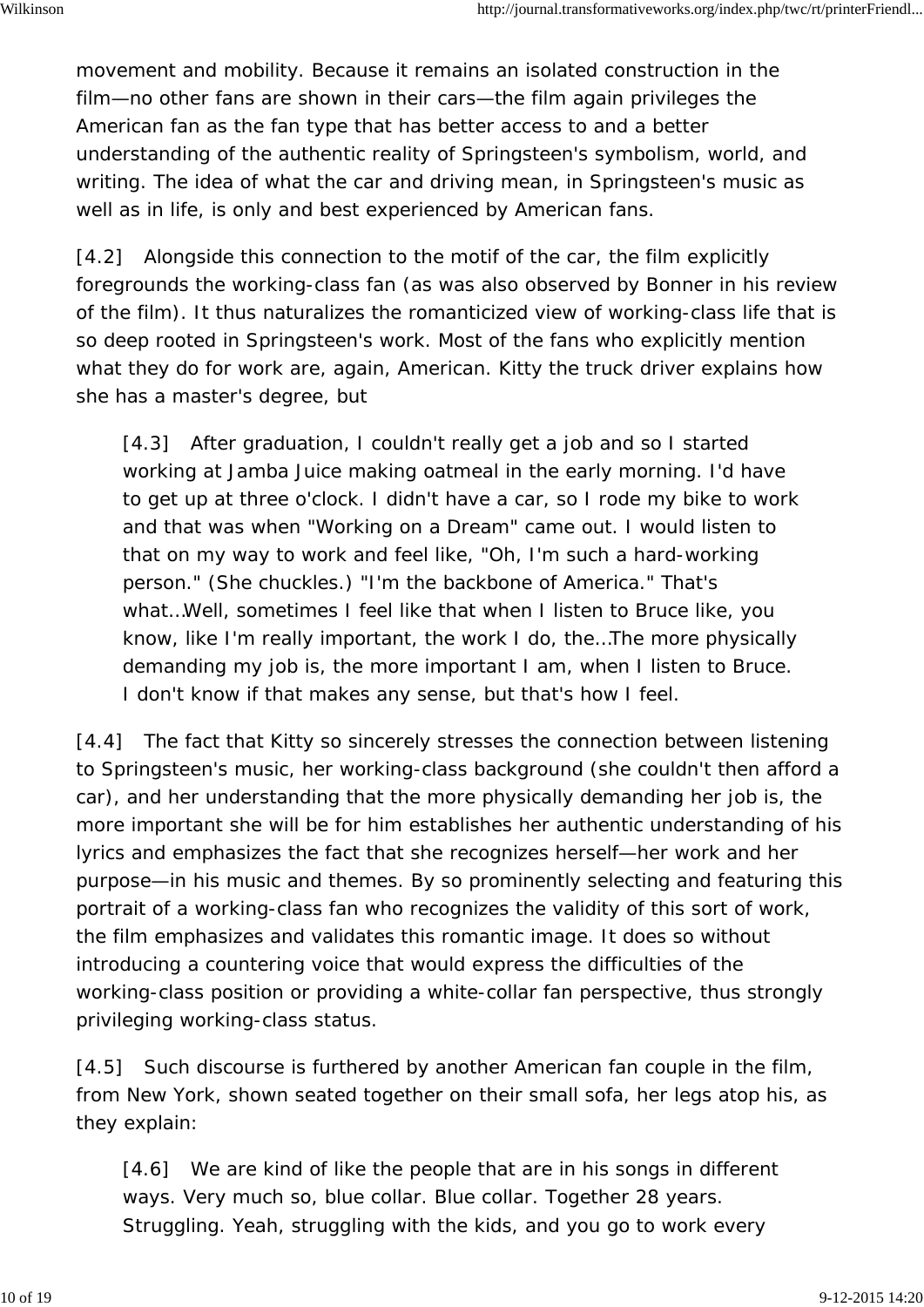day in Manhattan, and [he] works with his hands and has been doing that for over 30 years. But we're still together. That's the main thing.

[4.7] The romantic implications of this fan story raise working-class existence to one authentically connected to Springsteen's work as well as one that is warmer, truer, and more long-lasting. Noting that they have never been able to afford to go to a live concert (they are the only fans in the film so presented), although Bruce is very much part of their lives, the couple are later shown dancing to Springsteen's song "Radio Nowhere" in their small kitchen. This is the only scene in the film where Springsteen music moves from the diegetic (it originally comes from their radio) via a sound bridge to nondiegetic sound, into live footage of the same song, all while keeping the same shot visually: as the couple dances in the kitchen, the music swells, becomes rounder and louder, larger than life or the diegesis, before we cut to Bruce performing the song in front of his fans. The film thereby suggests that the music played on the radio in that working-class kitchen is able to expand to take on the same grand (and more authentic) qualities of the live experience. These fans are privileged to such a degree by their American working-class status that the pilgrimage reverses: Springsteen comes to them; the live event enters their home.

[4.8] This is decidedly not the case for the British working-class fan shown in the film. A man in his fifties, wearing a T-shirt with a picture of Springsteen on it that reads "The Only Boss I Listen To," explains to the camera while seated in his attic, "Madison Square Garden. I'd worked in a factory for 20 years and I'd saved up enough money eventually to afford to go on a 'Bruce trip,' as we call it. Four days in New York, two concerts at Madison Square Garden…" This fan expresses his fandom by relaying his connection to Bruce as one that was validated by seeing him live—and not only that, but live in New York, in America. He goes on to say, "We went down to the bar to pick up our tickets on the night of the concert, the first concert, and excitedly opened the envelope, looked at the tickets, looked at the map seating plan—and we were right at the back, right at the top. So a bit disappointed. But we were in New York, America, for the first time." The fan again emphasizes the experience of America as one that counters hardships: he was disappointed by being so far away from the stage, but he was in America, which made up for it. The fan then explains in great detail how he and his wife were upgraded to front-row seats—the best tickets in the house—by one of Springsteen's infamous, mysterious American men in black (the fan even imitates the American accent). He continues, "I got so excited I bought my wife three glasses of Champagne at seven dollars a glass. And I was a factory worker at the time. And it was phenomenal. So that's what it's like to be a Bruce Springsteen fan." This portrait thus both begins and ends with the explicit pronunciation of the fan's identity as a factory worker—an aspect of his character that is emphasized even more by the sound bridge that follows the portrait, as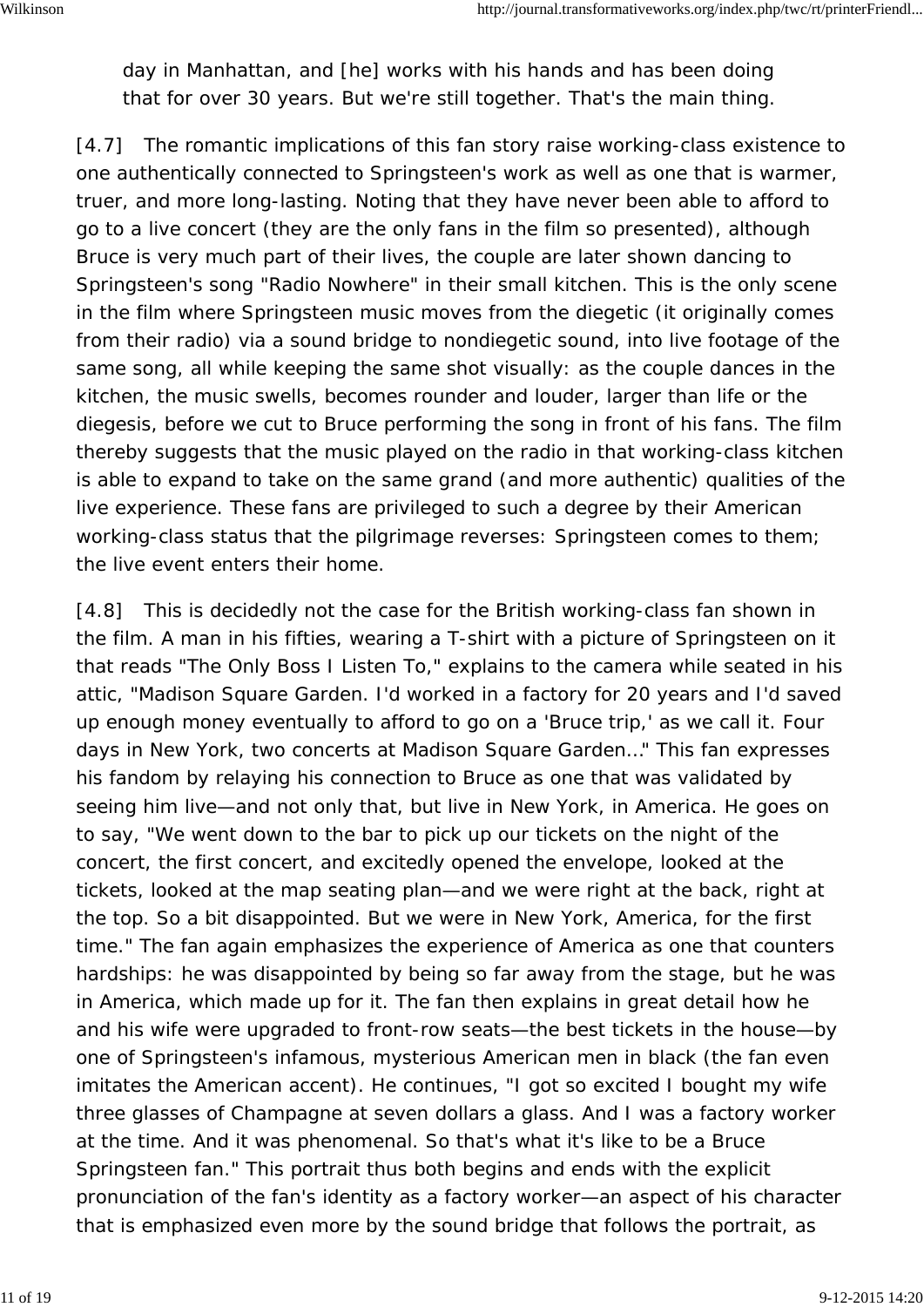the image cuts to a live performance of Springsteen singing "Factory":

[4.9] Early in the morning, factory whistle blows, Man rises from bed and puts on his clothes […] It's the working, the working, just the working life.

[4.10] The aural and lyrical techniques used here doubly underline the strong connection between the working-class fan and Springsteen's music because it creates an echoing/mirroring between the two through the repetition of the word *factory.* This is made possible only because the fan speaks English. More importantly, however, this fan portrait suggests that real Springsteen fandom comes into being (the fan says, "So *that*'s what it's like to be a Springsteen fan") at his moment of experiencing the live event in America. The fan's identity as a factory worker brings him closer to the themes and content of Springsteen's music, but it is the experience of seeing Bruce live in America (the pilgrimage)—one that, incidentally, was notably improved by virtue of an anonymous American benefactor—that ultimately brought this fan quite literally closer to Bruce and made his fandom more authentic.

## 5. Authentically experiencing Bruce Springsteen live

[5.1] Many of the fan portraits in the film are about seeing and experiencing Springsteen live. These portraits are, however, informed by a differentiation between those that are more authentic because they are intense and directly connected to the performer, and those that are less so because they rely on mediation or extension, or because they are experienced by proxy. The American fans all recount aspects of the live experience that emphasize their access to Springsteen's authenticity. The 9- or 10-year-old girl explains that she loves Bruce because "when he has a concert, he puts a lot of effort into his singing…You can just see his veins popping out because he's working so hard and after one song, he's as sweaty as a normal singer would be after he's done, like, 10 songs." It is an observation that not only expresses being close enough to gain such insights about the physical endurance in Springsteen's performance but also makes this performance more authentic in and of itself because it is marked by the recognition of an actual strain on his body. Another fan, an eloquent American woman who speaks into her laptop's camera in a large, art-filled apartment, recounts seeing Bruce "way back when," in 1976:

[5.2] As soon as I got there, as soon as the lights went out, I made my way to the front of the stage, back when you could do that. And I was front and center up against the stage, right in front of Bruce. Even after all these years and all the shows that I've seen, that concert still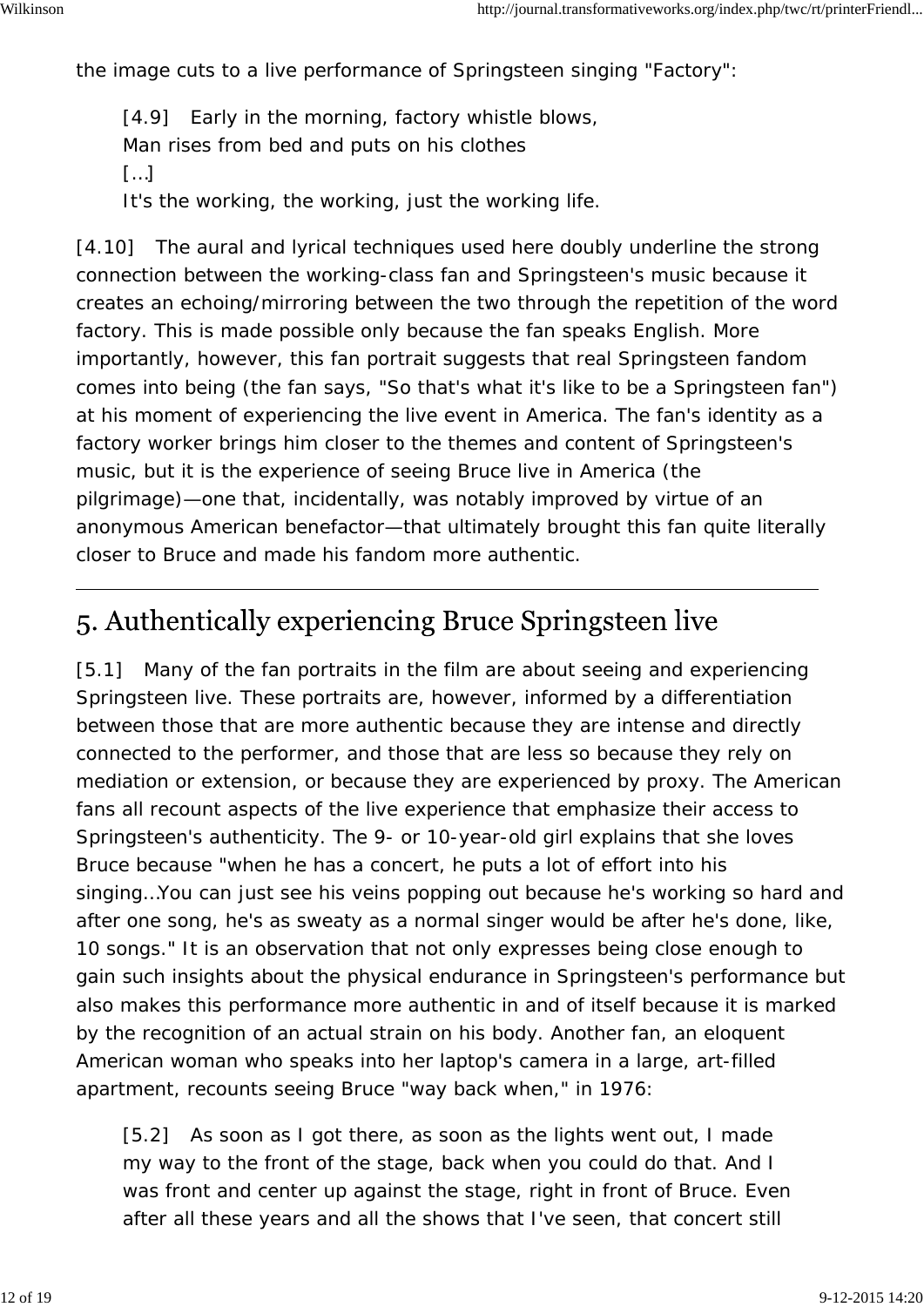defies description. And I think that only the people who saw him in the early days in the small venues, before the mega crowds, and when you could get so close that you were sharing the sweat and spit of whatever band member you were closest to, can really know the ferocity and intimacy of those concerts.

[5.3] Here the portrait of the American fan confirms a literal closeness—she was so close to the stage that she could share the sweat and spit of the band—as well as a temporal closeness: she was one of "the people who saw him in the early days in the small venues, before the mega crowds," which privileges this fan's more authentic fandom—a fandom that is more knowing and true because it recalls an earlier, purer, more direct experience of Springsteen.

[5.4] Among such testimonies, a Canadian man reveals that he held up a sign saying he had just been dumped at a concert in Ontario (note 12). Springsteen pulled him up on stage, hugged him, told the crowd he'd been dumped many times himself, and launched into the fan's personal request: a song about being dumped called "I'm Goin' Down." Here, the literal closeness that comes with being a fan in the golden circle—at the front of the crowd—translates into a personal/spiritual closeness. In that moment, the fan's and Springsteen's experiences of being dumped become one and the same. This conflation is also illustrated at the level of the film: the fan's portrait melds into a voice-over narrating the actual footage of the concert where this encounter took place; we see it all actually happen up close. The film thus privileges this (privileged) fan by actually bringing his portrait back, and thus closer to, the authentic reality of that event as it was caught on camera. A similar privileged position is attributed to an Elvis impersonator from Philadelphia. Philly Elvis recounts how he was pulled up on stage to sing after holding up a sign reading, "Can the King Sing with the Boss?" at a live performance in Philadelphia. Again, the narration of the video portrait becomes interwoven with archival footage of the actual event. Even though the impersonator was not quite himself at the time of the encounter—he was dressed as Elvis—his fan experience is still marked as authentic because it is presented as so essentially, so authentically, American. The man explains that when, midperformance, he moved from "All Shook Up" into "Blue Suede Shoes," "the band was right there with him." Here, the shared legacy of true American rock 'n' roll translates into an organically transitioning, collective performance on stage with Springsteen. This American fan's experience is presented as privileged because he is shown to naturally become one with the performers; they are extensions of the same roots.

[5.5] In contrast to these intense and directly connected fan experiences of live Springsteen performances, the non-American portraits in *Springsteen & I* are defined by more mediated, indirect, even proxy Springsteen experiences. When a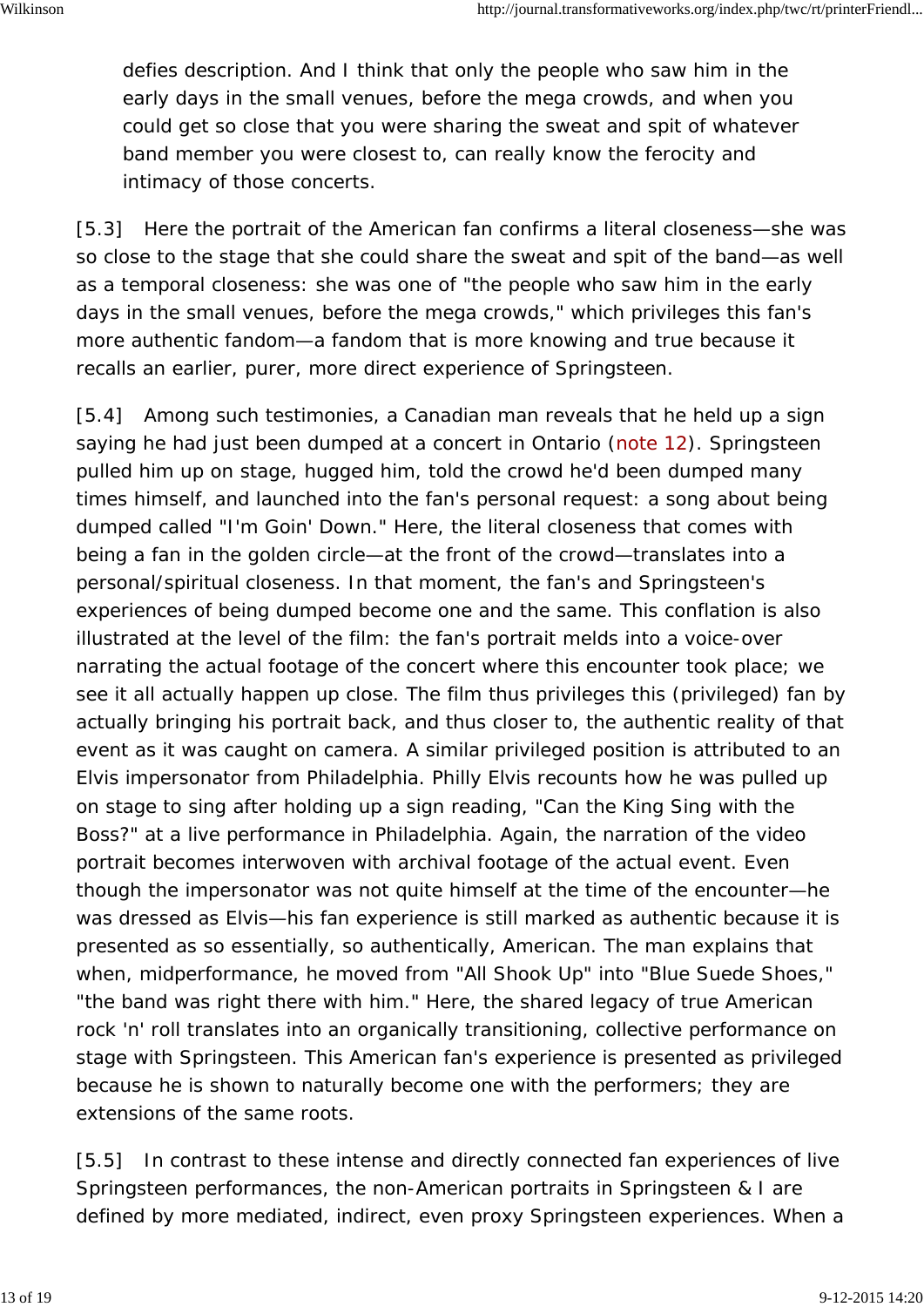young British woman recounts what happened to her during a live show at Hyde Park, for instance, we see her walking on the grass at that very location. The wide tracking shot suggests that her current surroundings in the park—in contrast to those in her tale—are empty. This juxtaposition implies that the moment this fan is recalling is no longer there, that it was transitory; she is now far removed from that reality. The fan explains that during the concert, she wore a T-shirt reading, "I'll Be Your Courteney Cox" as she sat up on her friend's shoulders, which led her to being picked from the crowd to dance on stage with Springsteen during a rendition of his song "Dancing in the Dark." The girl's portrait is first intercut with footage from the music video that her story makes reference to—one in which the young actress Courteney Cox (later of *Friends* fame) is pulled from the crowd by Springsteen to dance with him on stage before it leads into archival footage of the concert at Hyde Park that shows this happening to the fan. Although this fan was also pulled on stage and got close to Springsteen, the interweaving of three different video strands here (her portrait, the music video, and the caught-on-camera concert footage), as opposed to the simple two strands of the dumped Canadian and Philly Elvis portraits, emphasizes the addition of a layer of mediation. This is a retelling of a reenactment of a previously staged, fake live performance in a commercial video (note 13). The way that it is cut together does not bring the fan closer to the footage of the event. Rather, it further removes her from its authenticity. On top of this, as many Springsteen fans will know, pulling up a girl during "Dancing in the Dark" is a recurring element of most of his live performances. The British fan's story is therefore not as uniquely individual/authentic as its North American counterparts. She is merely one of many—a stand-in or proxy for the American girl used in the prestaged music video (where the live performance was not an authentic one to begin with).

[5.6] Another British fan portrait introduces David, an antifan (the only antifan in the film), in the documentary's most blatant comic turn. Within the shot, David is shown to speak and look directly into the camera as he leans over the armrest of his sofa. He directs his comments at his wife, a Springsteen fan, who is filming and whom we do not see:

[5.7] **Wife (off camera):** So, David, what does Bruce Springsteen mean to you?

[5.8] **David:** Bruce Springsteen means love, not for him, but for you. You being a fan, I've had Bruce Springsteen songs rammed down my throat 24/7. It tends to lose its edge. It really does. I've been all over Europe.

[5.9] **Wife:** So how many concerts have you been to?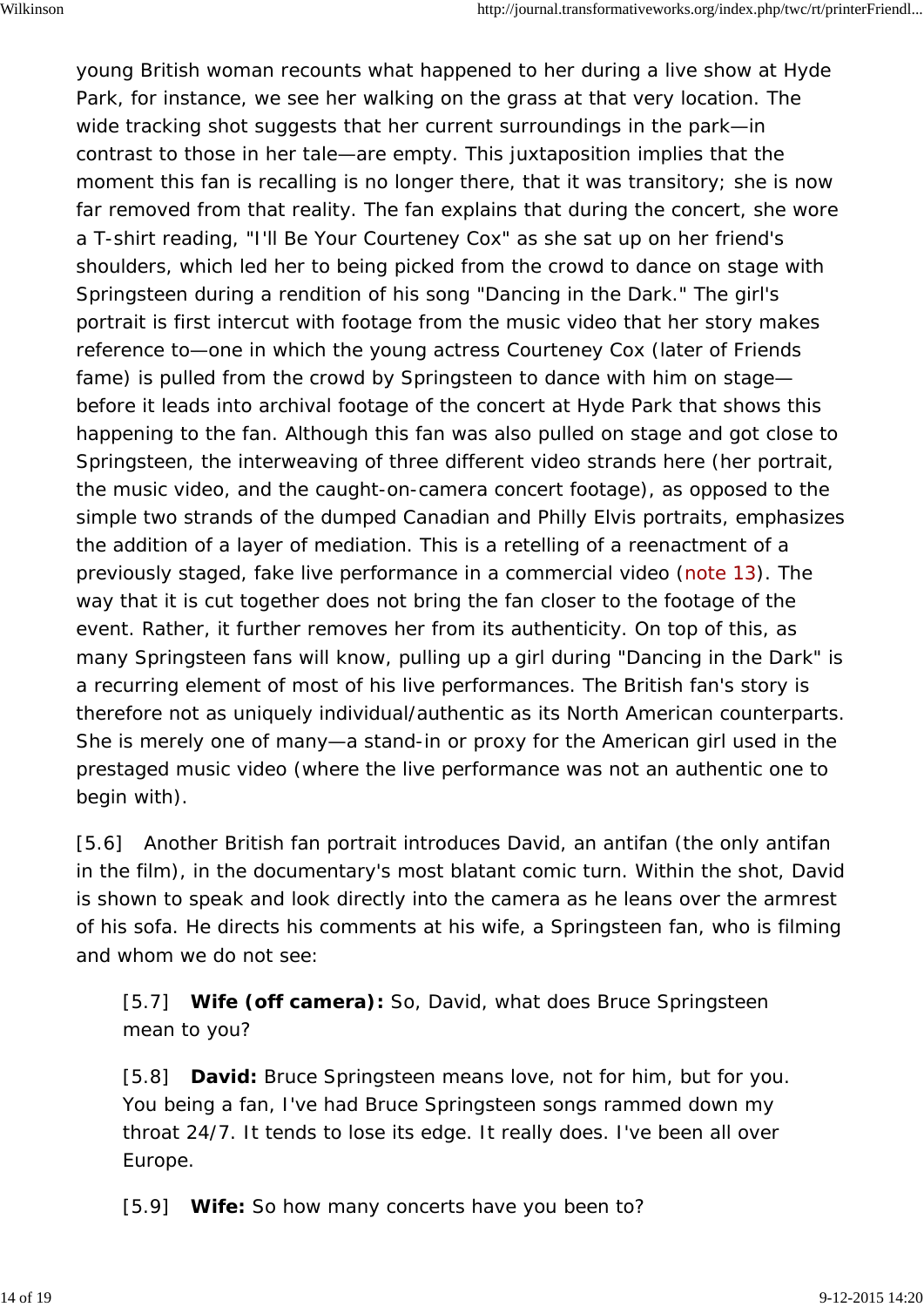[5.10] **David:** You—I think you reminded me. It was about eight. Eight that I've actually been to. Yeah, Amsterdam, Paris…I mean, I've seen some beautiful cities along the way, but then I've always had this little bit where I've had to go to a concert in the middle of it, which tends to spoil it for me.

[5.11] This charming and funny exchange stands alone in the documentary because it features a fan of a fan rather than of the performer. It again adds a layer of mediation, albeit in a completely different way than the "I'll be your Courteney Cox" portrait. Not only does the real European fan (though still Anglo-Saxon), the wife, disappear off camera here, but the story explicitly associates the spoiling of European cities with Bruce concerts. It is a comment that again sets this live experience apart from its American counterparts, where fans proudly proclaim having seen Springsteen in New York, in Philadelphia, or at Fenway Park in Boston. Most importantly, however, it presents the European man central to the portrait—David, the antifan husband—as one who is not really authentically a fan of Springsteen; he is merely one by proxy.

[5.12] The film does present a few rare exceptions that deviate from the pattern of privileging the American Springsteen fan. Toward the end of the film, we encounter Jane, a Danish fan, who films herself in an open spot in the woods in a visually stunning, different, yet natural environment. Confessionally claiming that this is the first time she has ever used a camera or made a film of herself, she uses the portrait to define her own fandom:

[5.13] I have listened to his music every day since '85. I know the lyrics. I know the music. Every day when I go home for work, I hear his records in my car. I sort of relax. I sort of get in a very good mood when I listen to Bruce. It doesn't matter whether it is the new music or the old music. I just love listening to his music. I'm not the kind of fan who knows the size of his shoes, or the names of his children, although I know he has three children and he has a lovely wife Patti…I'm the kind of fan who has attended all his concerts since '85 here in Denmark. I always stand in the first row, screaming and shouting and dancing like a teenager to a Beatles concert. This summer I was that lucky, that finally, after all these years, I touched him. We touched each other, twice, in Roskilde, in Denmark, and I cried like…I wept. Because it was so big.

[5.14] In this monologue, we see the European fan differentiate herself from other fans ("I'm not the kind of fan who…"). This in itself is quite common in fandom (Coppa 2006), but in this monologue, it becomes inflected with a specific national subtext emphasized by the background surroundings in the shot: the Danish forest landscape. When Jane subsequently defines her own fandom,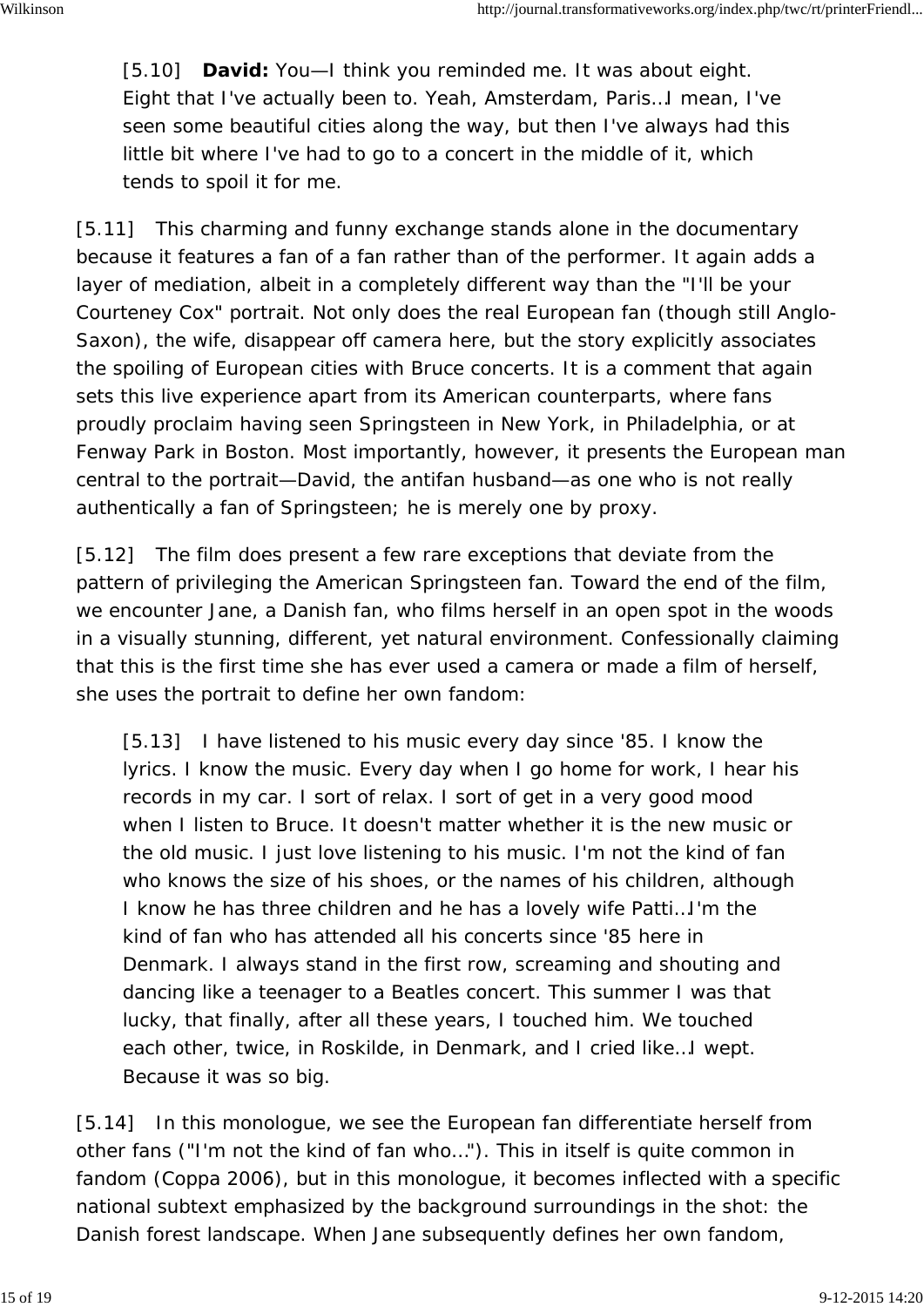however, she proceeds to appropriate almost all the characteristics we have come to associate with the privileged American fan type. Her identity and the setting she chose may be different, but her behavior is the same: she knows the lyrics, she listens to him in the car, she stands in the first row, she touched him—and she wept, because it was so big. If we turn this around, through this non-American fan portrait, the film reaffirms that what defines the privileged American Springsteen fan is indeed privileged because it applies to all authentic fans. The American fan type thereby becomes entitled to speak for all fans because this voice knows and expresses best what it means to be a true Springsteen fan.

## 6. Conclusion

[6.1] *Springsteen & I* offers a distinctive hybrid phenomenon: part fan film, part fan tribute, part crowd-sourced film, part music documentary, part concert film, part global cinematic event. The film took an online open source sampling of fan-produced self-portraits (fan video selfies, as it were) and transformed them into a carefully crafted, tightly selected, singular object with a singular voice. This voice defines what it means to be a Springsteen fan, and, especially when screened in the more traditional closed cinematic structure or *dispositif* (note 14), it may have a profoundly powerful effect on its audience. A closer look at the film reveals that the construction of this singular voice promotes one particular type of fan—the American fan—as most authentic and privileged over all others. The film suggests that the American fan has a more authentic understanding of and connection to Springsteen's lyrics, that the American fan is more authentically able to recognize the themes in his work because they authentically embody them and live in his world, and that American fans experience a more authentic live performance because they see him in America, get closer to him, share direct experiences with him, and perhaps even know him from way back when. Non-American fans, however, are consistently positioned at a greater distance from Springsteen's work, be it through language and subtitles, American benefactors, or their fan partners, or be it that they act as substitutes for actors in reenactments of his music videos. For a film that was taglined as "by the fans and for the fans" (note 15), such constructions and hierarchies problematize this very definition and leave its audience—particularly international fans—feeling significantly more passive and distanced than its premise implied, if not outright excluded. *Springsteen & I* provides a good example of why the consistent deconstruction of such gatekeeper texts about fans should remain an essential component within the field of fan studies, especially if we aim to truly understand, and ultimately reappropriate, the image of the fan as it is globally dispersed.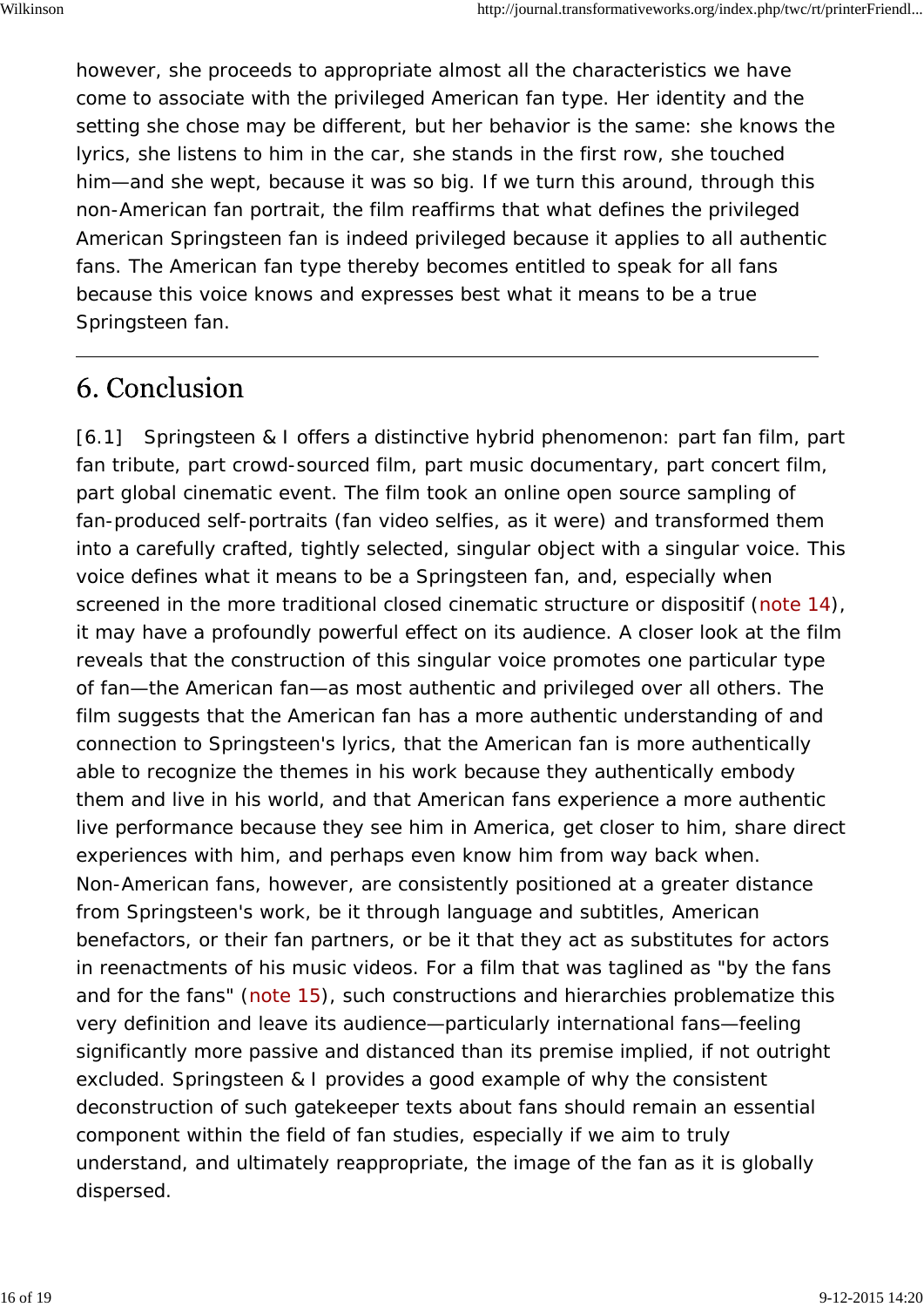### 7. Notes

1. Taken from the original call, no longer available online, but previously at http://www.springsteenandi.com.

2. From the original call.

3. It was sent out to Bruce fans through Springsteen's official Web site, an official promotion/submission Web site (http://www.springsteenandi.com), several official Facebook pages (including regional variants, such as http://www.facebook.com/springsteen-I-Germany), Bruce Springsteen fan sites, selected newspapers and music magazines, and online fan forums and mailing lists. See also "Be a Part of the New Film *Springsteen & I,"* BruceSpringsteen.net, November 9, 2012 (http://brucespringsteen.net/news/2012/be-a-part-ofthe-new-film-springsteen-i), and "Bruce Springsteen Wants You!" *Guardian,* November 13, 2012 (http://www.theguardian.com/music/2012/nov/13/brucespringsteen-documentary).

4. A selection of comments from the production team is available at https://www.facebook.com/SpringsteenI?fref=ts.

5. Because the submissions were only allowed to be 5 minutes long, this would translate to roughly 3,500 submissions, but The Wrap (http://www.thewrap.com /movies/column-post/bruce-springsteen-and-i-fans-make-movie-and-it-rocks-104536/) claims there were 2,000.

6. I choose the term *gatekeeper* here in reference to Bourdieu (1993), who argues that the very construction of access to culture through, for instance, a certain selection process or a specific setting (think of art galleries or the selection of certain art house films for film festivals) in fact determines the content of what is produced within that section of culture to begin with. It is this kind of symbiotic relationship that defines the functions of the gatekeeper—one that is based, of course, on the interventions of specific power structures. This is the aspect I'm interested in addressing here.

7. The concept of authenticity is notoriously complex and slippery; much has been written about both Frith's (1981) and Grossberg's (1992) work on authenticity in the field of music studies. For current discussions, see Dettmar and Richey (1999) and Taylor and Barker (2007).

8. See Aden (1999) and Brooker (2007) on fan pilgrimages.

9. There are 55 smaller portraits in the montage, but four of these contributors are also part of the main portraits and have therefore here been only counted once.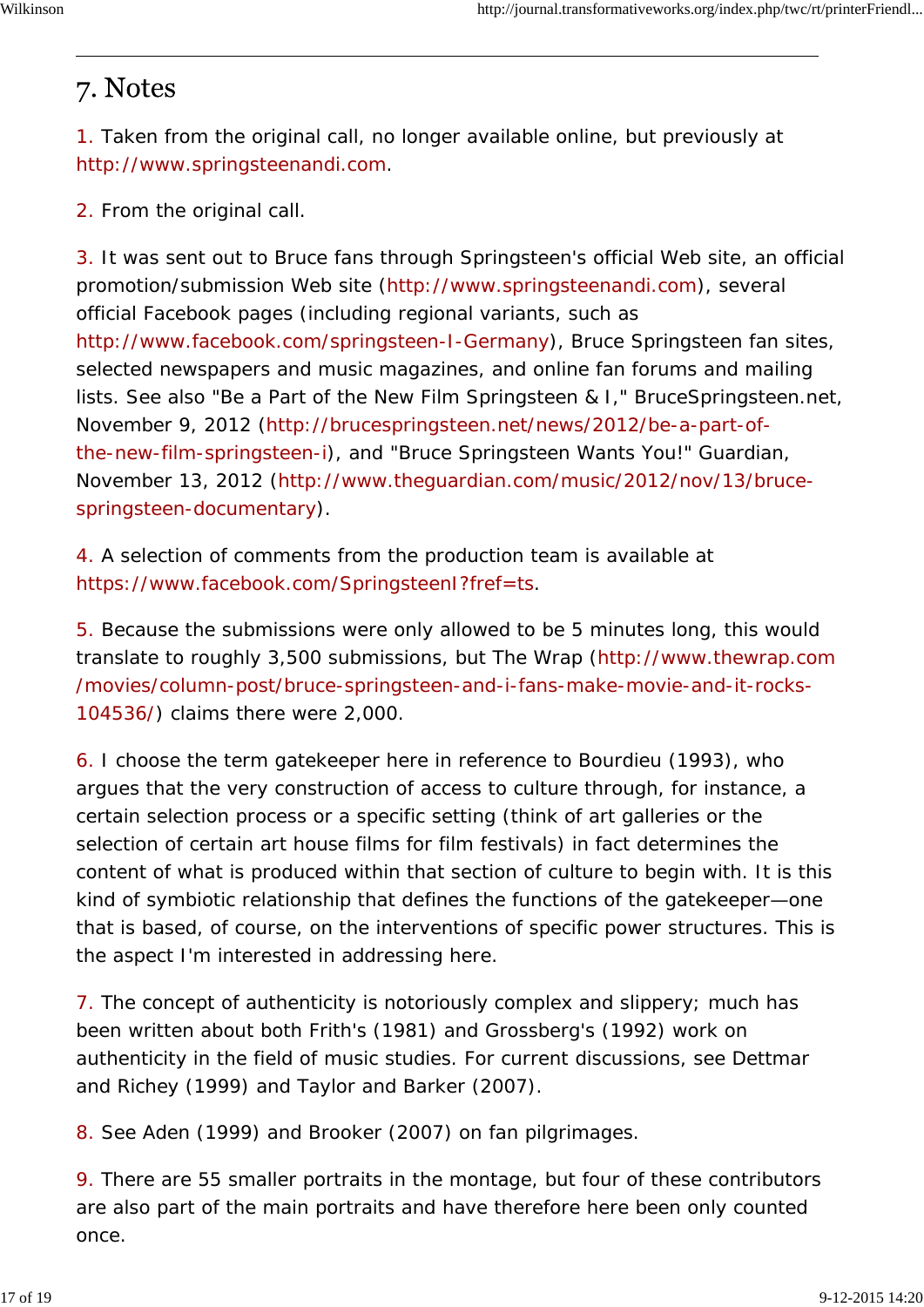10. There is one other shot in the film that features a fan with her two children. In the final montage sequence, we see a mother and her two children, who appear to be of Latin American origin, say "Thank you, Bruce" in unison, but because they appear for only a few seconds, far less weight—and much less of a generational story line—is provided than for any of American counterparts.

11. The American fan turns to Bruce to thank him and seemingly, at the level of the construction of the film, inspires all other fans to do so as well. The American fan is here the instigator who sets the course for all other fans to follow.

12. Interestingly, this portrait is first made more distant and obscure because the portrait consists of a self-made short film shot in black and white and filled with abstract details and images. It is thus set distinctly apart from the many American portraits in the film.

13. Palmer (1997) extrapolates extensively on the nonauthentic nature of the music video in and of itself, especially compared to the experience of a live concert.

14. *Dispositif* is a term used to describe the three-tiered construction in cinema of technology, content, and perception that fuels the force of ideology in apparatus theory (Baudry 1975).

15. This tagline is featured on the back cover of the DVD.

### 8. Works cited

Aden, Roger C. 1999. *Popular Stories and Promised Lands: Fan Cultures and Symbolic Pilgrimages*. Tuscaloosa: University of Alabama Press.

Baudry, Jean-Louis. 1975. "Le dispositif." *Communication* 23 (1): 56–72. http://dx.doi.org/10.3406/comm.1975.1348.

Bird, Elizabeth. 1994. "'Is that me, Baby?' Image, Authenticity, and the Career of Bruce Springsteen." *American Studies* 35 (2): 39–57.

Bourdieu, Pierre. 1993. *The Field of Cultural Production: Essays on Art and Literature*. Cambridge: Polity.

Brooker, Will. 2007. "A Sort of Homecoming: Fan Viewing and Symbolic Pilgrimage." In *Fandom: Identities and Communities in a Mediated World,* edited by Jonathan Gray, Cornel Sandvoss, and C. Lee Harrington, 149–64. New York: NYU Press.

Coppa, Francesca. 2006. "A Brief History of Media Fandom." In *Fan Fiction and*